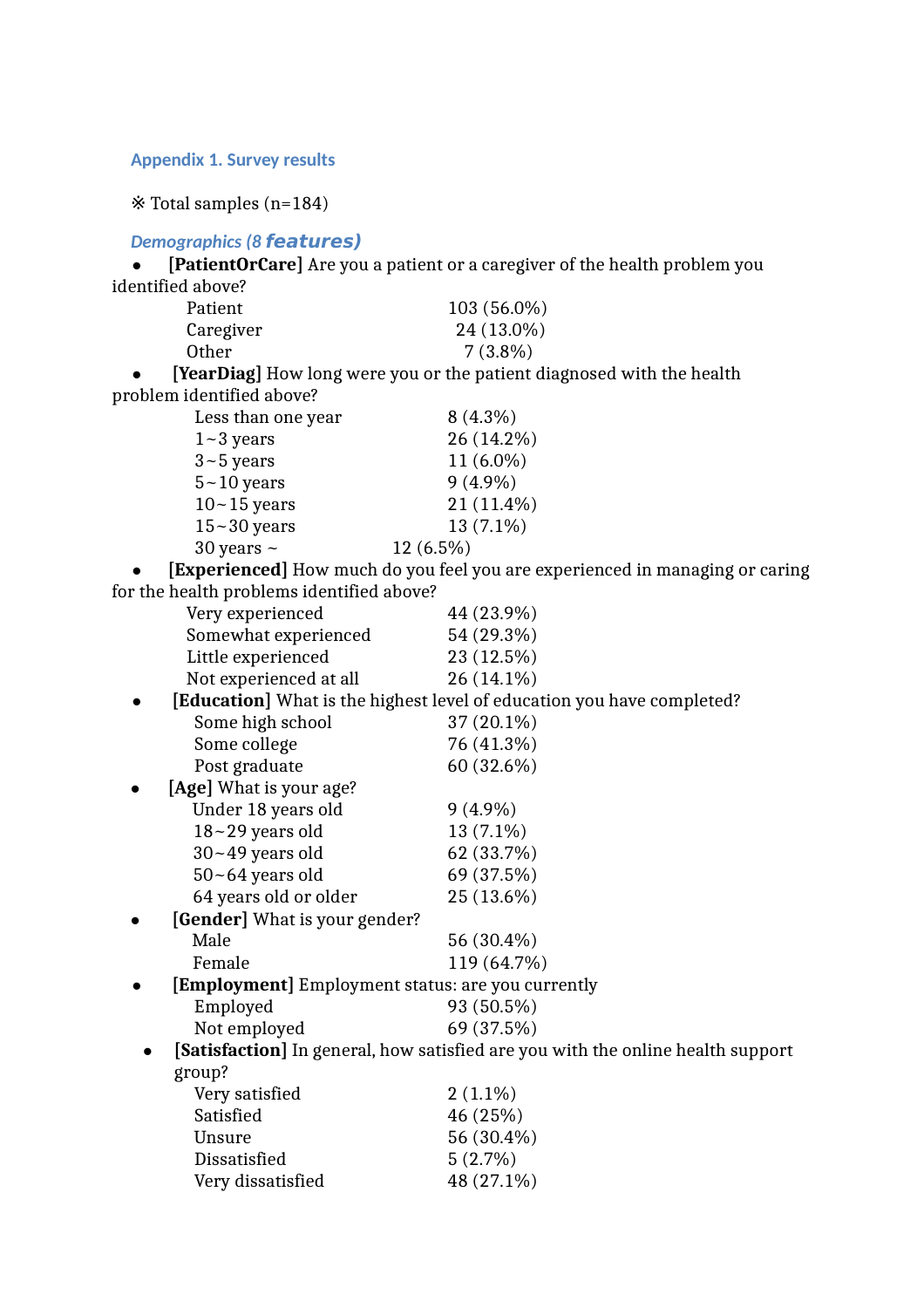**[FindSearch/FindRecommend]** Pick one online health support group that you most visit. How did you find out about the support group? *(Open ended)*

Found through search

|                              |  | Yes: $67(36.4\%)$ |
|------------------------------|--|-------------------|
|                              |  | No: $32(17.4\%)$  |
| Found through recommendation |  |                   |
|                              |  | Yes: $33(17.9\%)$ |
|                              |  | No: $66(35.9\%)$  |

# *Reading Behavior (9 features)*

Please check how much you agree with the following statements. (\*Scale 1 to 5, Strongly Disagree (1), Disagree (2), Neither agree nor disagree (3), Agree (4), Strongly Agree (5))

 **[ReadAll]** I read all messages in online health support groups as much as possible.

| Strongly agree             | $16(8.7\%)$  |
|----------------------------|--------------|
| Agree                      | 34 (18.5%)   |
| Neither agree nor disagree | 48 (26.1%)   |
| <b>Disagree</b>            | $30(16.3\%)$ |
| Strongly disagree          | 23 (12.3%)   |

**[TrustOthers]** I trust what people post in the online health support groups I go

to.

| Strongly agree             | $4(2.2\%)$   |
|----------------------------|--------------|
| Agree                      | $31(16.8\%)$ |
| Neither agree nor disagree | $67(36.4\%)$ |
| <b>Disagree</b>            | 32 (17.4%)   |
| Strongly disagree          | 14 (7.6%)    |
|                            |              |

 **[NeedEvidence]** I need scientific evidence for me to believe what people post in online health support groups.  $(3.01 \pm 1.17)$ 

| Strongly agree             | $16(8.7\%)$  |
|----------------------------|--------------|
| Agree                      | $37(20.1\%)$ |
| Neither agree nor disagree | 53 (28.8%)   |
| <b>Disagree</b>            | $25(13.4\%)$ |
| Strongly disagree          | $21(11.4\%)$ |

 **[UnusualInfo]** I look for unconventional information otherwise difficult to find elsewhere.  $(2.99 \pm 1.13)$ 

| Strongly agree             | $12(6.5\%)$  |
|----------------------------|--------------|
| Agree                      | 39 (19.6%)   |
| Neither agree nor disagree | 53 (28.8%)   |
| <b>Disagree</b>            | $26(14.1\%)$ |
| Strongly disagree          | 19 (10.3%)   |

 **[LookForNewInfo]** I regularly visit the online health support groups to look for new messages posted that I haven't read yet.  $(3.01 \pm 1.25)$ 

| $\log$ godziej posteg that i haven t reag yet. (9.01 ± 1. |            |  |
|-----------------------------------------------------------|------------|--|
| Strongly agree                                            | 20 (10.9%) |  |
| Agree                                                     | 36 (19.6%) |  |
| Neither agree nor disagree                                | 42 (22.8%) |  |
| Disagree                                                  | 28 (15.2%) |  |
| Strongly disagree                                         | 23 (12.5%) |  |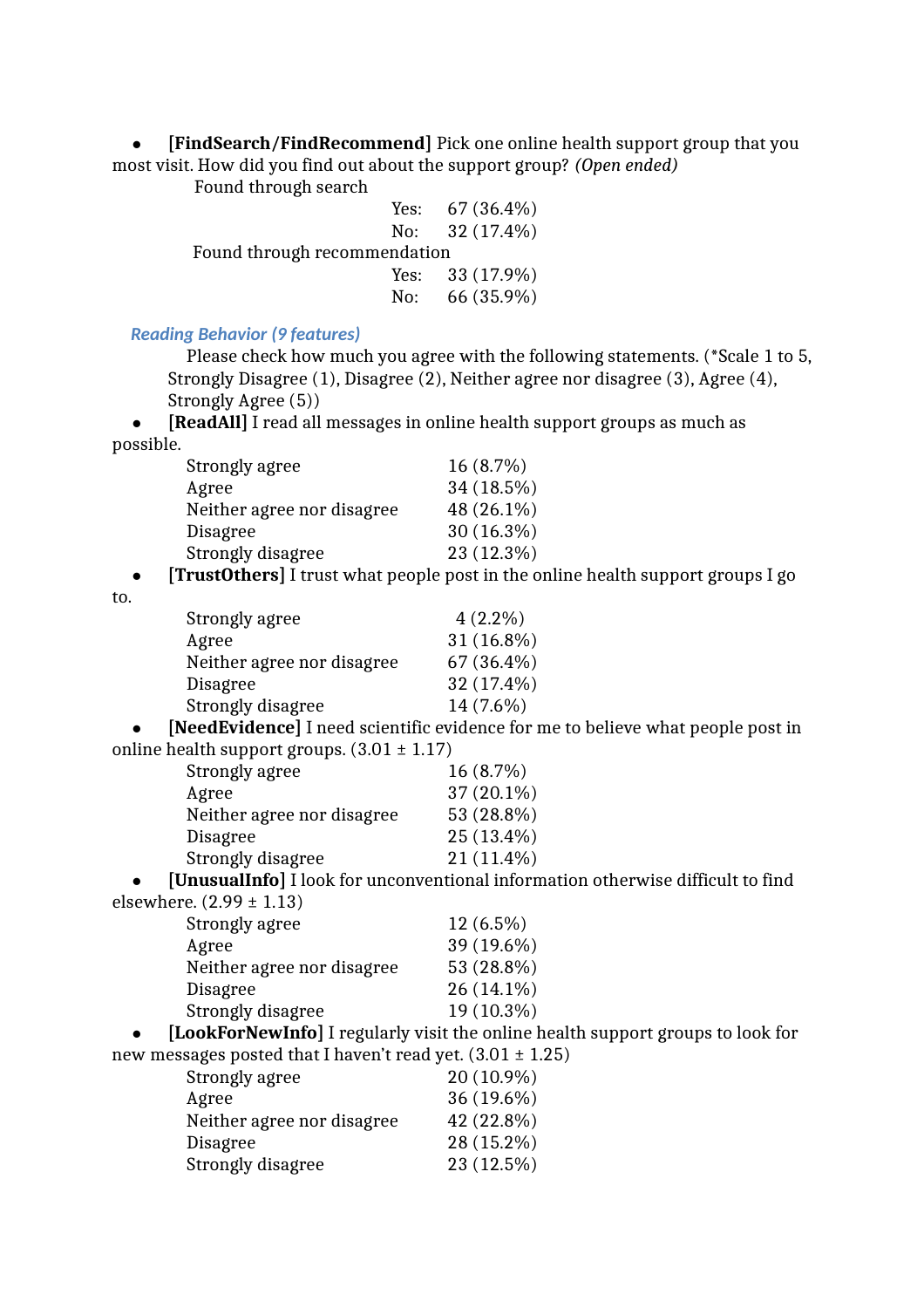#### $\bullet$ **[SelectByTitle/SelectByTopic/SelectByAuthor/ScanAll]** How do you select

which message to read? *(Open-ended)* Select by title

| pelect ny titie  |      |             |
|------------------|------|-------------|
|                  | Yes: | $11(6.0\%)$ |
|                  | No:  | 38 (20.7%)  |
| Select by topic  |      |             |
|                  | Yes: | 24 (13.0%)  |
|                  | No:  | 25 (13.6%)  |
| Select by author |      |             |
|                  | Yes: | $7(3.8\%)$  |
|                  | No:  | 42 (22.8%)  |
| Scan all         |      |             |
|                  | Yes: | $10(5.4\%)$ |
|                  | No:  | 39 (21.2%)  |

#### *Posting Behavior (10 features)*

 **[PostFreq]** How often do you post messages in online health support groups?  $(2.08 \pm 1.36)$ 

| Everyday            | $11(6.0\%)$ |
|---------------------|-------------|
| A few times a week  | 22 (12.0%)  |
| A few times a month | 24 (13.0%)  |
| A few times a year  | 16 (8.7%)   |
| Never               | 87 (47.3%)  |
|                     |             |

 Please answer how often you post in the online health support group with the following intentions. (\*Never (1), Rarely (2), Sometimes (3), Often (4), Very Often (5))

| [AskQ] I ask questions. $(2.19 \pm 1.16)$ |                                                                |
|-------------------------------------------|----------------------------------------------------------------|
| Very often                                | $4(2.2\%)$                                                     |
| <b>Often</b>                              | 18 (9.8%)                                                      |
| Sometimes                                 | 42 (22.8%)                                                     |
| Rarely                                    | 29 (15.8%)                                                     |
| Never                                     | $60(32.6\%)$                                                   |
|                                           | [InitDiscussion] I initiate discussions. $(2.10 \pm 1.22)$     |
| Very often                                | $6(3.3\%)$                                                     |
| Often                                     | $15(8.2\%)$                                                    |
| Sometimes                                 | 38 (20.7%)                                                     |
| Rarely                                    | 19 (10.3%)                                                     |
| Never                                     | 71 (38.6%)                                                     |
|                                           | [AnswerQ] I answer others' questions. $(2.31 \pm 1.32)$        |
| Very often                                | $8(4.3\%)$                                                     |
| <b>Often</b>                              | 28 (15.2%)                                                     |
| Sometimes                                 | 32 (17.4%)                                                     |
| Rarely                                    | 19 (10.3%)                                                     |
| Never                                     | 65 (35.3%)                                                     |
|                                           | [SharePersonal] I share my personal experiences. (2.33 ± 1.34) |
| Very often                                | $10(5.4\%)$                                                    |
| <b>Often</b>                              | 25 (13.6%)                                                     |
| Sometimes                                 | 35 (19.0%)                                                     |
|                                           |                                                                |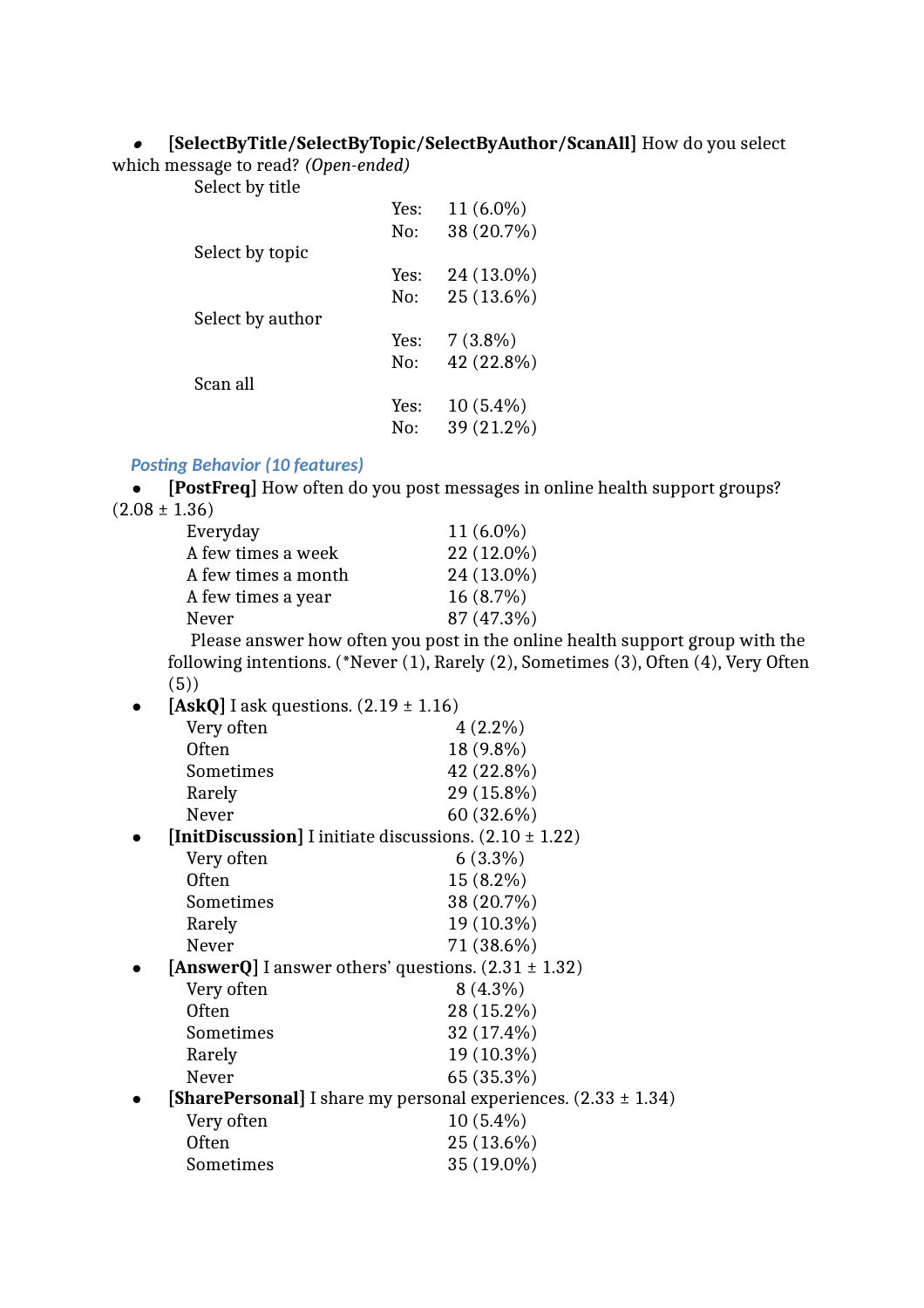| Rarely                                                       | 18 (9.8%)                                                                                 |
|--------------------------------------------------------------|-------------------------------------------------------------------------------------------|
| Never                                                        | 65 (35.3%)                                                                                |
| <b>[ShareOpinion]</b> I share my opinions. $(2.36 \pm 1.32)$ |                                                                                           |
|                                                              | $10(5.4\%)$                                                                               |
| Very often<br>Often                                          |                                                                                           |
|                                                              | 26 (14.1%)                                                                                |
| Sometimes                                                    | 33 (17.9%)                                                                                |
| Rarely                                                       | 25 (13.6%)                                                                                |
| Never                                                        | 60 (35.3%)                                                                                |
| [ShareUseful] I share useful information. $(2.38 \pm 1.31)$  |                                                                                           |
| Very often                                                   | $7(3.8\%)$                                                                                |
| Often                                                        | $31(16.8\%)$                                                                              |
| Sometimes                                                    | 33 (17.9%)                                                                                |
| Rarely                                                       | 19 (10.3%)                                                                                |
| Never                                                        | 59 (32.1%)                                                                                |
|                                                              | <b>[ShareEmotion]</b> I share emotional support with other members. $(2.39 \pm 1.39)$     |
| Very often                                                   | 14 (7.6%)                                                                                 |
| Often                                                        | 25 (13.6%)                                                                                |
| Sometimes                                                    | 32 (17.9%)                                                                                |
| Rarely                                                       | 19 (10.3%)                                                                                |
| Never                                                        | 63 (34.2%)                                                                                |
|                                                              | [WarnSpam] I warn about spams and advertisements. $(1.93 \pm 1.20)$                       |
| Very often                                                   | $8(4.3\%)$                                                                                |
| Often                                                        | $11(6.0\%)$                                                                               |
| Sometimes                                                    | 22 (12.0%)                                                                                |
| Rarely                                                       | 30 (16.3%)                                                                                |
| Never                                                        | 79 (42.9%)                                                                                |
|                                                              | <b>[Mediate]</b> I mediate members to help conversations stay on track. $(1.75 \pm 1.04)$ |
| Very often                                                   | $2(1.1\%)$                                                                                |
| Often                                                        | $10(5.4\%)$                                                                               |
| Sometimes                                                    | 25 (13.6%)                                                                                |
| Rarely                                                       | 25 (13.6%)                                                                                |
| Never                                                        | 87 (47.3%)                                                                                |
|                                                              |                                                                                           |

# *Role (5 features)*

# **[RoleFamily/RoleObserver/RoleSupporter/RoleLearner/RoleTeacher]** How

would you describe your role in the online health support group? *(Open ended)* Role as family member

|                   | Yes: | 29 (15.8%)   |
|-------------------|------|--------------|
|                   | No:  | $30(16.3\%)$ |
| Role as observer  |      |              |
|                   | Yes: | 20 (10.9%)   |
|                   | No:  | 39 (21.2%)   |
| Role as supporter |      |              |
|                   | Yes: | 19 (10.3%)   |
|                   | No:  | 40 (21.7%)   |
| Role as learner   |      |              |
|                   | Yes: | $9(4.9\%)$   |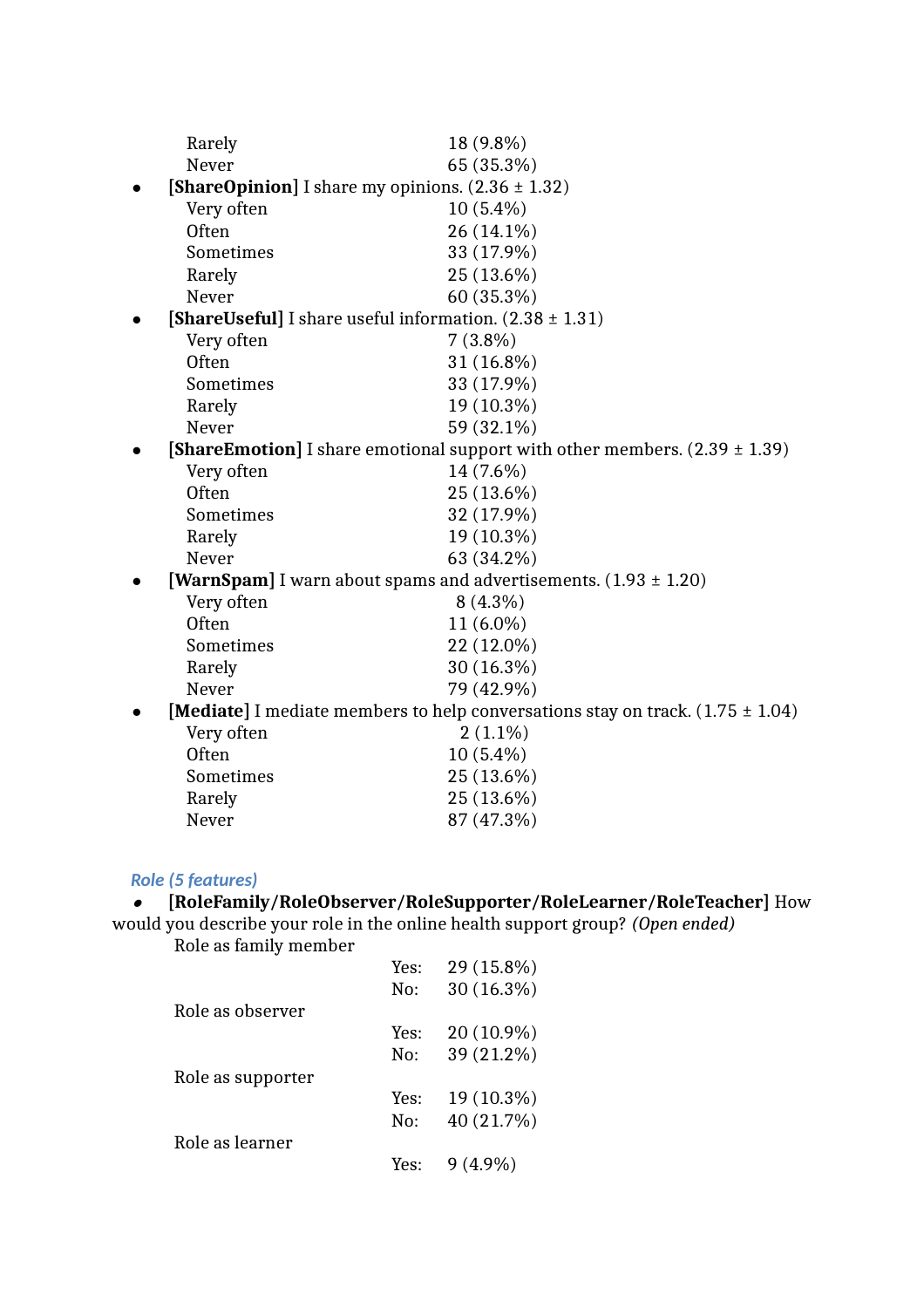| Role as teacher | No: $50(27.2\%)$ |
|-----------------|------------------|
|                 | Yes: $14(7.6\%)$ |
|                 | No: $47(25.5\%)$ |

#### *Values Sought (4 features)*

The reason for visiting the online health support group is: (\*Not true at all  $(1)$ , Not true  $(2)$ , I don't know  $(3)$ , True  $(4)$ , Very true  $(5)$ ) **•** [ExchangeEmo] To exchange emotional support  $(3.17 \pm 1.32)$ 

| Very true       |  | 27 (14.7%) |
|-----------------|--|------------|
| True            |  | 42 (22.8%) |
| I don't know    |  | 38 (20.7%) |
| Not true        |  | 18 (9.8%)  |
| Not true at all |  | 25 (13.6%) |
| Binary          |  |            |
| Positive        |  | 69 (46.0%) |
| Negative        |  | 81 (54.0%) |
|                 |  |            |

**•** [HearExp] To hear about personal experiences from other patients (3.56  $\pm$  1.14)

| Very true       | 29 (15.8%)   |
|-----------------|--------------|
| True            | $60(32.6\%)$ |
| I don't know    | 34 (18.5%)   |
| Not true        | 12 (6.5%)    |
| Not true at all | 12 (6.5%)    |
| Binary          |              |
| Positive        | 89 (60.5%)   |

| Negative | 58 (39.5%) |  |
|----------|------------|--|

**[GetUnusualInfo]** To gain nonmainstream information (3.32 ± 1.19)

| Very true       | 24 (13.0%) |
|-----------------|------------|
| True            | 48 (26.1%) |
| I don't know    | 44 (23.9%) |
| Not true        | 16 (8.7%)  |
| Not true at all | 16 (8.7%)  |
| Binary          |            |
| Positive        | 72 (48.6%) |

|                          | 1. OUILIV C | $1 - 1$ $10.070$ |
|--------------------------|-------------|------------------|
| $\overline{\phantom{0}}$ | Negative    | 76 (51.4%)       |

**•** [SpecificSearch] To gain information that I am looking for  $(2.91 \pm 1.14)$ 

| Very true       | $12(6.5\%)$ |
|-----------------|-------------|
| True            | 35 (19.0%)  |
| I don't know    | 54 (29.3%)  |
| Not true        | 29 (15.8%)  |
| Not true at all | 20 (10.9%)  |
|                 |             |